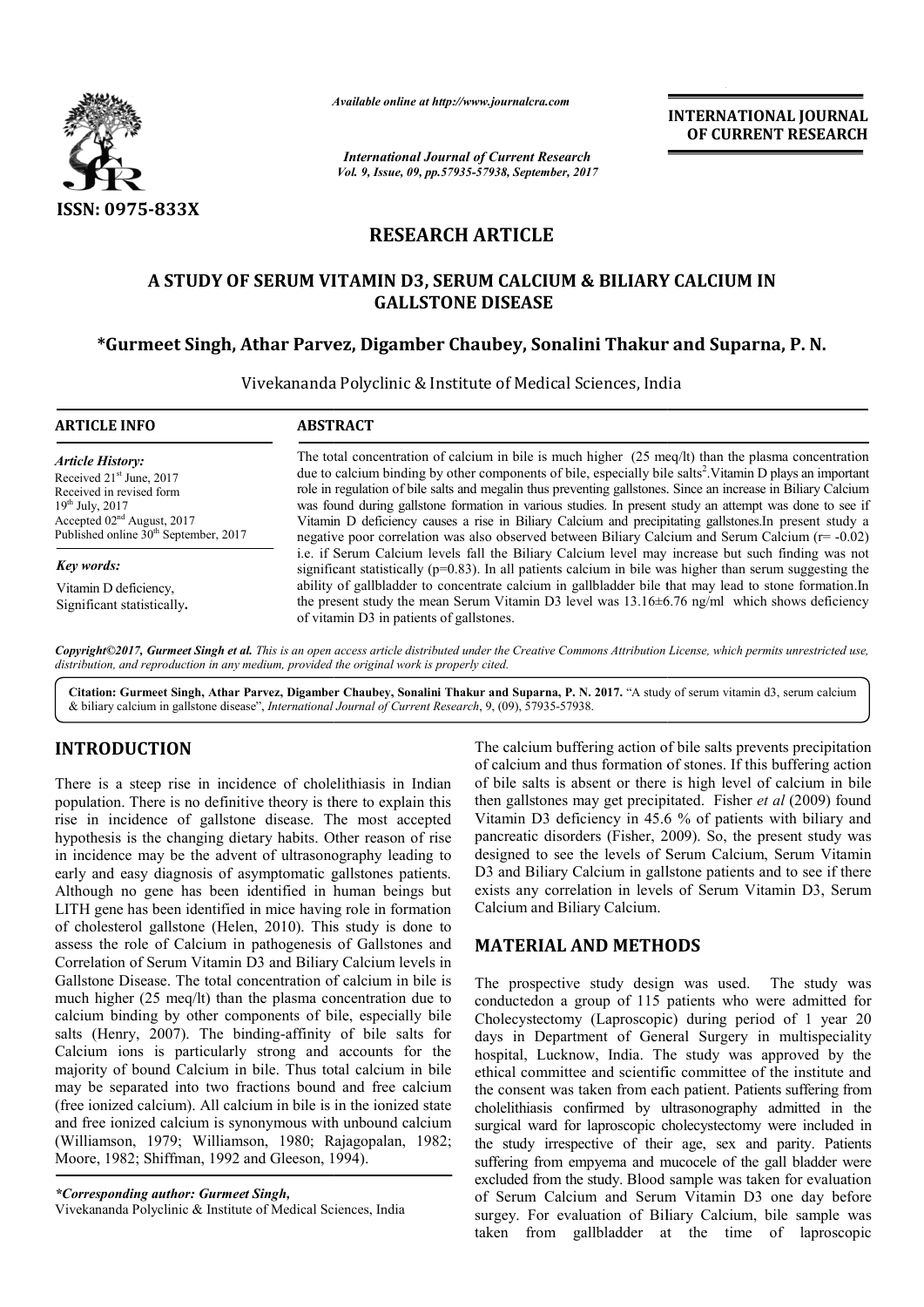cholecystectomy. Serum Calcium was estimated using calcium reagent by a timed endpoint method. In this reaction calcium combines with Arsenazo III to form a bluish purple coloured product. The SYNCHRON CX System automatically proportions the appropriate sample and reagents volumes into the cuvette. The ratio used was one part sample to 100 parts reagent. The system monitors the change in absorbance at 650 nm. The change in absorbance is directly proportional to the concentration of calcium in the sample and was used by the system to calculate and express calcium concentration. Serum Vitamin D3 was estimated using enhanced Chemiluminescence method. For the estimation of Biliary Calcium, bile was centrifuged at 3000 rpm for 3 minutes followed by estimation of calcium using calcium reagent similar to that of estimation of Serum Calcium.

### **DATA ANALYSIS AND RESULTS**

The following results were found on analysis of data obtained from gallstone patients. agent similar to that of<br> **RESULTS**<br>
found on analysis of da<br> **f** Gallstone patients<br>
ibution of the Gallstone<br>
Female Total

#### **Age and Sex distribution of Gallstone patients**

**Table 1. Age and Sex distribution of the Gallstone patients**

| Age in years | Male |      |     | Female |     | Total         |  |
|--------------|------|------|-----|--------|-----|---------------|--|
|              | No.  | $\%$ | No. | $\%$   | No. | $\frac{0}{0}$ |  |
| $30$         | 3    | 15.0 | 17  | 85.0   | 20  | 17.4          |  |
| $30 - 40$    |      | 21.2 | 26  | 78.8   | 33  | 28.7          |  |
| $41 - 50$    | 6    | 22.2 | 21  | 77.8   | 27  | 23.5          |  |
| 51-60        | 3    | 13.0 | 20  | 87.0   | 23  | 20.0          |  |
| >60          | 3    | 25.0 | 9   | 75.0   | 12  | 10.4          |  |
| Total        | 22   | 19.1 | 93  | 80.9   | 115 | 100.0         |  |

Chi-square=1.29, p=0.86 (Age vs. gender)



**Fig. 1. Age and sex distribution of the patients**

Table no. 1 and Figure no. 1 depicts the age and sex distribution of the patients of gallstone disease. The average age of the patients was  $42.45 \ (\pm 14.05)$  years. 52.2% of patients were from age group 30-50 years of which most were females (30-40 yr: 78.8%) (41-50 yr: 77.8%). 20% of total patients were from age group 30-50 years of which most were females (30-40 yr: 78.8%) (41-50 yr: 77.8%). 20% of total patients were of age group 51-60 yrs, 17.4% were less than 30 yrs and 10.4% of patients were more than 60 year old. 89.9% of total patients were females while only 19.1% were males. There was no statistically significant difference between age and gender (p>0.05) of gallstone patients.

#### **Biochemical parameters among gallstone patients meters**

Table no.2 shows the mean value of different biochemical parameters among the gallstone patients included in study. The mean Serum Vitamin D3 level was 13.16±6.76 ng/ml showing the deficiency of Vitamin D3 in study group. The mean Serum

| Table 2. Mean value of biochemical parameters in gallstone |  |
|------------------------------------------------------------|--|
| patients in study                                          |  |

| Biochemical<br>parameters    | Normal range                                                                                                          | Mean Value<br>$(n=115)$ |
|------------------------------|-----------------------------------------------------------------------------------------------------------------------|-------------------------|
| Serum Vitamin D3             | $\leq$ 20 ng/ml (Deficiency)<br>20-30 ng/ml(insufficiency)<br>30-100 ng/ml (Sufficiency)<br>$>100$ ng / ml (Toxicity) | $13.16 \pm 6.76$ ng/ml  |
| Serum Calcium                | $8.5 - 10.2$ mg/dl                                                                                                    | $9.01 \pm 0.64$ mg/dl   |
| Biliary Calcium <sup>7</sup> | $50 \text{ mg/dl}$                                                                                                    | $14.02 \pm 2.76$ mg/dl  |

#### **Correlation between Serum Vitamin D3, Serum Calcium and Biliary Calcium**

#### Table 3. Correlation between the Serum Vitamin D3, Serum **Calcium and Biliary Calcium Calcium**

| timated using calcium<br>this reaction calcium<br>luish purple coloured<br>ystem<br>automatically<br>eagents volumes into<br>t sample to 100 parts<br>in absorbance at 650<br>ly proportional to the<br>and was used by the | Calcium level was $9.01 \pm 0.64$ mg/dl which is within norma<br>range whereas mean Biliary Calcium was $14.02 \pm 2.76$ mg/c<br>showing less than normal levels of calcium in bile but mea<br>calcium in bile is higher than mean Serum Calcium showing<br>calcium getting concentrated in gallbladder bile.<br>Table 2. Mean value of biochemical parameters in gallstone<br>patients in study                                                                                                                                                                                                                                                                                                      |                                                                 |                                    |                  |                                                 |  |
|-----------------------------------------------------------------------------------------------------------------------------------------------------------------------------------------------------------------------------|-------------------------------------------------------------------------------------------------------------------------------------------------------------------------------------------------------------------------------------------------------------------------------------------------------------------------------------------------------------------------------------------------------------------------------------------------------------------------------------------------------------------------------------------------------------------------------------------------------------------------------------------------------------------------------------------------------|-----------------------------------------------------------------|------------------------------------|------------------|-------------------------------------------------|--|
| concentration. Serum                                                                                                                                                                                                        | Biochemical<br>parameters                                                                                                                                                                                                                                                                                                                                                                                                                                                                                                                                                                                                                                                                             |                                                                 | Normal range                       |                  | Mean Value<br>$(n=115)$                         |  |
| d Chemiluminescence<br>Calcium, bile was<br>ollowed by estimation<br>to that of estimation                                                                                                                                  | <20 ng/ml (Deficiency)<br>Serum Vitamin D3<br>20-30 ng/ml(insufficiency)<br>30-100 ng/ml (Sufficiency)<br>$>100$ ng / ml (Toxicity)                                                                                                                                                                                                                                                                                                                                                                                                                                                                                                                                                                   |                                                                 |                                    | 13.16±6.76 ng/ml |                                                 |  |
|                                                                                                                                                                                                                             | Serum Calcium<br>Biliary Calcium                                                                                                                                                                                                                                                                                                                                                                                                                                                                                                                                                                                                                                                                      | $8.5 - 10.2$ mg/dl<br>$50 \text{ mg/dl}$                        |                                    |                  | $9.01 \pm 0.64$ mg/dl<br>$14.02 \pm 2.76$ mg/dl |  |
| lysis of data obtained                                                                                                                                                                                                      | Correlation between Serum Vitamin D3, Serum Calciun<br>and Biliary Calcium                                                                                                                                                                                                                                                                                                                                                                                                                                                                                                                                                                                                                            |                                                                 |                                    |                  |                                                 |  |
| atients                                                                                                                                                                                                                     | Table 3 below depicts the correlation among the Vitamin D3<br>Serum Calcium and Biliary Calcium.                                                                                                                                                                                                                                                                                                                                                                                                                                                                                                                                                                                                      |                                                                 |                                    |                  |                                                 |  |
| <b>Gallstone patients</b>                                                                                                                                                                                                   | Table 3. Correlation between the Serum Vitamin D3, Serum                                                                                                                                                                                                                                                                                                                                                                                                                                                                                                                                                                                                                                              | <b>Calcium and Biliary Calcium</b>                              |                                    |                  |                                                 |  |
| Total<br>$\%$<br>No.<br>$\mathbf{0}$<br>20<br>17.4                                                                                                                                                                          |                                                                                                                                                                                                                                                                                                                                                                                                                                                                                                                                                                                                                                                                                                       |                                                                 | Serum<br>Vitamin<br>D <sub>3</sub> | Serum<br>Calcium | Biliary<br>Calcium                              |  |
| 8<br>33<br>28.7<br>8<br>27<br>23.5<br>0<br>23<br>20.0<br>0<br>12<br>10.4<br>9<br>115<br>100.0                                                                                                                               | Serum<br>Vitamin D3                                                                                                                                                                                                                                                                                                                                                                                                                                                                                                                                                                                                                                                                                   | Pearson<br>Correlation<br>coefficient (r)<br>p-value            | 1                                  |                  |                                                 |  |
|                                                                                                                                                                                                                             | Serum<br>Calcium                                                                                                                                                                                                                                                                                                                                                                                                                                                                                                                                                                                                                                                                                      | Pearson<br>Correlation<br>coefficient (r)                       | $-0.06$<br>0.50                    | 1                |                                                 |  |
| 75                                                                                                                                                                                                                          | Biliary<br>Calcium                                                                                                                                                                                                                                                                                                                                                                                                                                                                                                                                                                                                                                                                                    | p-value<br>Pearson<br>Correlation<br>coefficient (r)<br>p-value | $-0.18$<br>0.06                    | $-0.02$<br>0.83  | 1                                               |  |
| 25<br>20<br>3<br>10.4<br>$51 - 60$<br>>60<br>the patients<br>ts the age and sex                                                                                                                                             | There was negative poor correlation between levels of Serur<br>Vitamin D3 and Serum Calcium ( $r = -0.06$ ) in the study that was no<br>statistically significant ( $p=0.50$ ). The correlation between Serur<br>Vitamin D3 and Biliary Calcium ( $r = -0.18$ ) was also negative poor<br>correlation showing a rise in Biliary Calcium with deficiency of<br>Vitamin D3 although this correlation was not statistically significar<br>$(p=0.06)$ . A negative poor correlation was also observed betwee<br>Biliary Calcium and Serum Calcium (r= -0.02) showing a rise in bil<br>calcium with deficiency of Serum Calcium but this was also no<br>found to be significant statistically $(p=0.83)$ . |                                                                 |                                    |                  |                                                 |  |
| disease. The average<br>ars. 52.2% of patients<br>ch most were females                                                                                                                                                      | <b>DISCUSSION</b>                                                                                                                                                                                                                                                                                                                                                                                                                                                                                                                                                                                                                                                                                     |                                                                 |                                    |                  |                                                 |  |
| 20% of total patients<br>e less than 30 yrs and<br>ar old. 89.9% of total<br>6 were males. There<br>ce between age and                                                                                                      | The present study was designed to see levels of Serur<br>Calcium, Biliary Calcium and Serum VitaminD3 in patients o<br>cholelithiasis, to see correlation in levels of Serum Calcium<br>Biliary Calcium and Serum Vitamin D3 in patients o<br>cholelithiasis and to see if there exists any role of Vitamin D.<br>and abnormal calcium metabolism in these patients. In the<br>present study the average age of the patients was 42.4                                                                                                                                                                                                                                                                 |                                                                 |                                    |                  |                                                 |  |
| ne patients<br>different biochemical<br>ncluded in study. The<br>$\pm 6.76$ ng/ml showing                                                                                                                                   | $(\pm 14.05)$ years of which most were from age group 30-50 yrs<br>About one fourth of the patients were in the age groups of 30<br>40 (28.7%) and 41-50 (23.5%) years. However, 20% of th<br>patients were in the age group of 51-60 years and 17.4% wer                                                                                                                                                                                                                                                                                                                                                                                                                                             |                                                                 |                                    |                  |                                                 |  |
|                                                                                                                                                                                                                             | below 30 years. Only $10.4\%$ of the natients were above 6                                                                                                                                                                                                                                                                                                                                                                                                                                                                                                                                                                                                                                            |                                                                 |                                    |                  |                                                 |  |

### **DISCUSSION**

The present study was designed to see levels of Serum Calcium, Biliary Calcium and Serum VitaminD3 in patients of cholelithiasis, to see correlation in levels of Serum Calcium, Biliary Calcium and Serum Vitamin D3 in patients of cholelithiasis and to see if there exists any role of Vitamin D3 and abnormal calcium metabolism in these patients. present study the average age of the patients was 42.45 present study the average age of the patients was  $42.45 \neq 14.05$ ) years of which most were from age group 30-50 yrs. About one fourth of the patients were in the age groups of 30-40 (28.7%) and 41-50 (23.5%) years. However, 20% of the 40  $(28.7%)$  and 41-50  $(23.5%)$  years. However, 20% of the patients were in the age group of 51-60 years and 17.4% were below 30 years. Only 10.4% of the patients were above 60 below 30 years. Only 10.4% of the patients were above 60 years. Majority of the patients were females (80.9%). Sayeedet m with deficiency of Serum Calcium but this was also not<br>to be significant statistically (p=0.83).<br>CUSSION<br>present study was designed to see levels of Serum<br>um, Biliary Calcium and Serum VitaminD3 in patients of<br>lithiasis,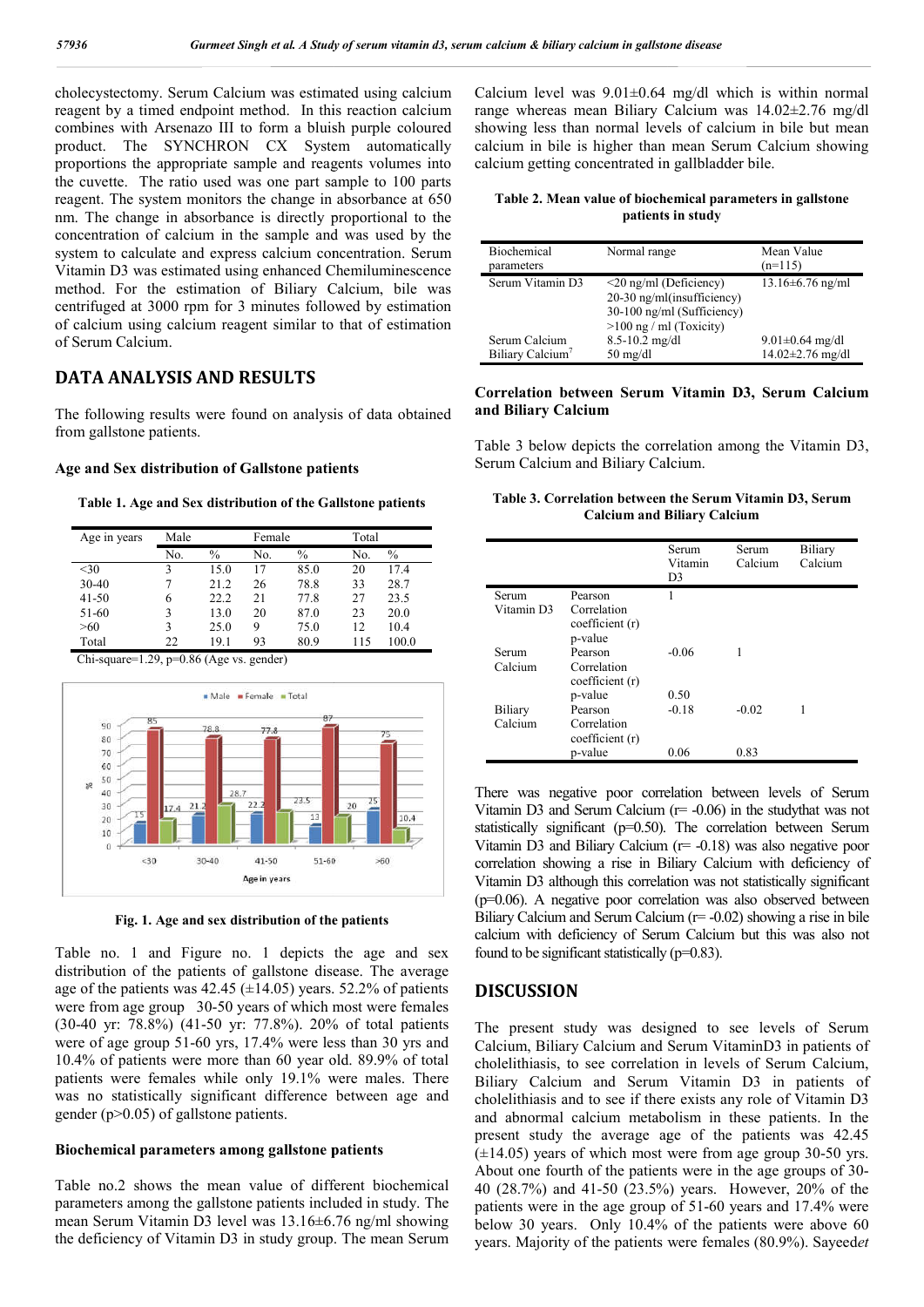*al*., (2011) studied the prevalence of gallbladder diseases in Northern India (Uttar Pradesh and Bihar)<sup>10</sup>. The ultrasonography revealed a prevalence of gallstone disease 4.15% of which 5.59% were females. A significantly increased risk was seen in females >50 years, multi-para and a genetic history. In the present study, the mean Serum Calcium was 9.01±0.64 mg/dl that was within normal range. Verma*et al* (2002) had also reported higher serum level in gallstone formers<sup>11</sup>. Shareef *et al* (2009) in his study on the correlation between chemical components of gallstones and metal contents of sera of gallstone formers found that there was moderate (positive and negative) correlation between the calcium content of the serum and the cholesterol, pigment and mixed gallstones  $(r=0.202, -0.213$  and  $-0.210$  respectively). In a study, the mean serum concentration for calcium in gallstone formers (13.2±4.6mg/dl) compared to control subjects (9.96  $\pm 4.5$ mg/dl) was higher<sup>12</sup>. This finding was in line with other investigators who reported that high levels of cholesterol and calcium in serum leads to increase in their level in bile followed by their co-precipitation as calcium salt of cholesterol (Cholesterol + calcium carbonate) to form cholesterol gallstones $^{13}$ .

The Biliary Calcium concentration plays a part in bilirubin precipitation and gallstone calcification. Many patients with gallstones have increased Biliary Calcium, with supersaturation of calcium carbonate. Calcium intake seems to be inversely associated with gallstone prevalence. Dietary calcium decreases cholesterol saturation of gallbladder bile by preventing the reabsorption of secondary bile acids in the colon <sup>14.</sup> Mean Biliary Calcium level was  $14.02\pm2.76$  mg/dl which was well above the Serum Calcium levels reflecting concentration of calcium in bile within the gallbladder. In study bile samples from 62 patients with cholesterol gallstones, 12 with pigment gallstones, and 10 with normal gallbladders undergoing operation wereexamined, both total and ionized calcium were linearly related to total bile salt concentration. When groups of patients were compared, no differences in calcium concentrations were found between control patients and patients with either type of gallstone. It was suggested for such a difference may be as the operation for symptomatic gallstones occurs years after gallstone formation**.** Calcium elevations might be transient and these data could not exclude calcium abnormalities during active formation of gallstones<sup>15</sup>.In canines elevated Biliary Calcium was found to play a role in gallstone formation<sup>16</sup>. Study in patients undergoing Gastric bypass found that increased calcium in bile was present during formation of gallstones but not later after gallstone stone formation or at time of surgery  $17-18$ . In present study a negative poor correlation was also observed between Biliary Calcium and Serum Calcium (r= -0.02) i.e. if Serum Calcium levels fall the Biliary Calcium level may increase but such finding was not significant statistically  $(p=0.83)$ . In all patients calcium in bile was higher than serum suggesting the ability of gallbladder to concentrate calcium in gallbladder bile that may lead to stone formation. In another study Prasheeda*et*   $al$  (2005)<sup>19</sup> observed a significant positive correlation between Calcium in Cholesterol stone and Bile while an insignificant correlation between calcium in serum and bile. In mixed stones negative insignificant correlation was seen between calcium of stone and bile while there was insignificant positive relation between calcium in serum and bile. In pigment stones an insignificant negative correlation was seen in calcium of serum and bile.

In the present study the mean Serum Vitamin D3 level was 13.16±6.76 ng/ml which shows deficiency of vitamin D3 in patients of gallstones. In 1979, Kobayashi *et al* measured Serum 25-hydroxy-vitamin D (25-OHD) concentrations in 49 patients with hepatobiliary disease in infancy. Low mean values were found in groups of patients with biliary atresia, neonatal hepatitis, choledochal cyst, and chronic intrahepatic cholestatic syndrome<sup>20</sup>. Fisher *et al* (2009)<sup>9</sup> determined vitamin D status in patients with biliary and pancreatic disorders. In 90 consecutive patients (mean±SD age, 65.5±17.7 years; 45 females) undergoing endoscopic retrograde cholangiopancreatography (68 with choledocholithiasis, 14 with other benign condition, and 8 with cholangiopancreatic cancers) fasting concentrations of carboxylated (cOC), the 25-hydroxyvitamin D was measured. Vitamin D deficiency (25-hydroxyvitamin D <50 nmol/L) was found in 45.6% of patients. In the present study, there was poor negative correlation between Serum VitaminD3 and Serum Calcium (r= -0.06) which was statistically not significant p=0.50). Vitamin D plays an important role in regulation of bile salts and megalin thus preventing gallstones. Since an increase in Biliary Calcium was found during gallstone formation in various studies. In present study an attempt was done to see if Vitamin D deficiency causes a rise in Biliary Calcium and precipitating gallstones. In present study, Serum VitaminD3 and Biliary Calcium (r= -0.18) showed a poor negative correlation reflecting a rise in calcium levels in bile if Vitamin D3 was deficient but this correlation was poor and statistically not significant (p=0.06).

### **Conclusion**

On the basis of the data analyzed in the study group, the following conclusions were drawn about the Gallstone Patients involved in study:

- The mean Serum Vitamin D3 level was 13.16±6.76 ng/ml suggesting a deficiency of vitamin D3 in the study group. Mean level of Serum Vitamin D3 was found to be lower among males (12.40±4.00ng/ml) as compared to females (13.34±7.26 ng/ml) in the study. Serum Vitamin D3 was least among 41-50 yr age group  $(12.36\pm5.24 \text{ ng/ml})$  and 51-60 yr age group  $(12.83\pm4.40 \text{ m})$ ng/ml).
- The mean Serum Calcium level was  $9.01\pm0.64$  mg/dl and mean Biliary Calcium was 14.02±2.76 mg/dl showing much higher levels of calcium in bile of gallstone disease patients indicating concentrating ability of gallbladder for calcium.
- There was negative poor correlation between Serum Vitamin D3 and Biliary Calcium (r= -0.18). Thus deficiency in Serum Vitamin D3 may cause increase in Biliary Calcium levels. Although this correlation was not found to be statistically significant as p=0.06.
- A negative poor correlation was also observed between Serum Calcium and Biliary Calcium (r= -0.02). Thus a decrease in Serum Calcium may lead to increase in Biliary Calcium levels but this correlation was not statistically significant (p=0.83).

### **REFERENCES**

Chandran, P., Kuchhal, N.K., Garg, P., *et al.* 2007. An extended chemical analysis of gallstone. *Ind J ClinBiochem.,* 22(2): 145-150.